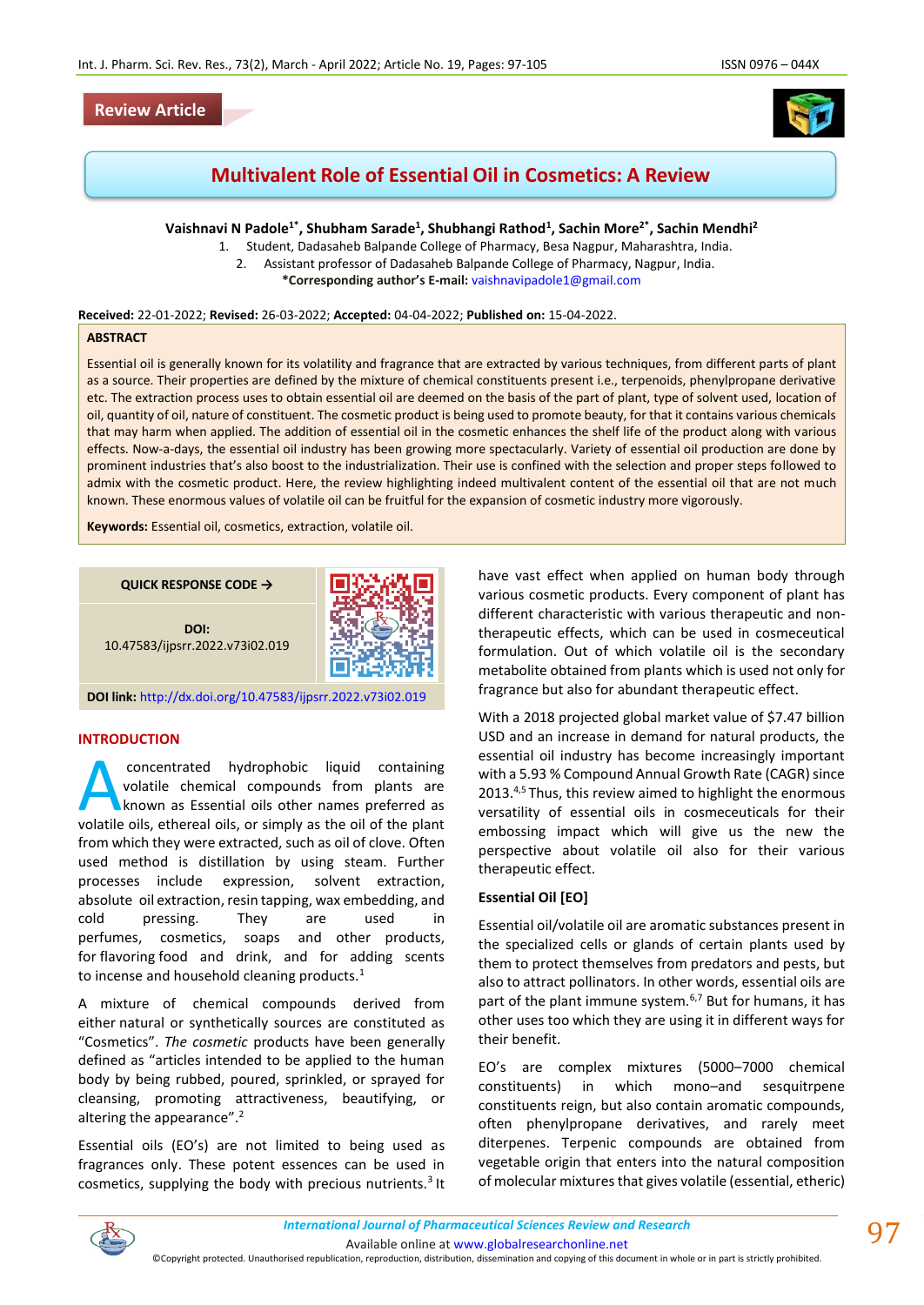oils. Terpenoids are obtained from mevalonate and mevalonate-independent (deoxy xylulose phosphate) pathway, whereas phenylpropanoids originate through the shikimate pathway. For obtaining aromatic waters and EO's requires raw materials, plant products of great quality. EO's are widespread in the most varied organs of the plant, but are more commonly found in flowers and leaves.7,8

**i. Classification of EO:** Different classes of essential oil based on functional group.

- Hydrocarbons- e.g.: Turpentine oil
- Alcohols- e.g.: Peppermint oil, Sandal wood oil, etc.
- Aldehydes- e.g.: Lemongrass oil, Cinnamon oil, Cassia, etc.
- Ketones- e.g.: Caraway, Camphor, Dill, Fennel, etc.
- Phenols- e.g.: Tulsi, Ajowan, Clove oil, etc.
- Phenolic ether- e.g.: Nutmeg, Calamus, etc.
- Oxides- e.g.: Eucalyptus, Cardamom and Chenopodium oil.
- Esters- e.g.: Rosemary oil, Valerian, Garlic, etc. 9

**ii. Extraction process:** Techniques commonly employed for extracting volatile oils include hydro- distillation process, steam distillation, solvent extraction, head space analysis, and liquid CO<sub>2</sub> extraction. The composition of the extracted oil may vary from one from one another by their varied method of processing and also by the solvent system used for extraction. Essential oil was mostly extracted from each of the plant parts by three extraction methods also refer figure1 given below:

- a. Hydro-distillation: Placed plant material in a 2-liter round -bottomed flask with distilled, deionized fresh water (1000 ml for 75 g dry material and 400 ml for 200 g fresh material) and extract essential oil by water distillation using a modified clevenger trap. Adjust water proportionally (1 g dry material: 13.3 ml water), for smaller plant. The distillation period for fresh samples and dried samples about 1 hr. and 1 hr. 15 min respectively. Lastly, determination of essential oil content on the basis of oil volume to tissue weight (fresh/dry) ratio.<sup>10</sup>
- b. Steam distillation: In 3-liter round-bottomed flask with dried or fresh plant material by pass steam for 90 min and collect condensate (water and oil) in a roundbottomed flask. Extract condensate for 3 times with ethyl ether to completely extract the volatile oil. Add sodium sulfate to the ethyl ether to remove moisture then removed by rotary evaporation and content determined on volume tissue weight to (fresh/ dry) basis.<sup>10</sup>
- c. Solvent extraction: Ground material in a mortar containing hexane and anhydrous Na2SO4 extracted four times with hexane to give a total volume of 10 ml of yellow extract. To each extract add small amount of charcoal (to remove the yellow pigment) which removed by centrifugation at low speed. This is done to remove the impurity. In the air stream at room temperature concentrate the clear solutions. Essential oil samples were stored in silica vials with teflon sealed caps at 2C++ in the dark. The essential oil contents reported are means of triplicate extractions.<sup>7,10</sup>



**Figure 1:** (a) Hydrodistillation process by clevenger apparatus; (b) steam distillation process of extraction; (c) solvent extraction by Soxhlet apparatus.<sup>9,10</sup>

Majority of essential oil is obtained by means of steam distillation like peppermint *(Mentha piperita)* its oil is extracted from the leaves; rosemary *(Rosmarinus Officinalis)* through leaves and flowers*;* extract volatile oil of cedarwood (*Cedrus atlantica*) from its wood; sandalwood (Santalum album L) its oil is extracted from root and heartwood; tea tree oil (*Melaleuca alternifolia*) obtained from leaf; Lavender essential oil (*Lavandula vera*) from leading flower.<sup>11</sup>

## **Why to Use Essential Oil in Cosmetics**

The essential oils are generally known for their fragrance, besides this they have much more therapeutic properties, which is the boon for cosmetic industry when they are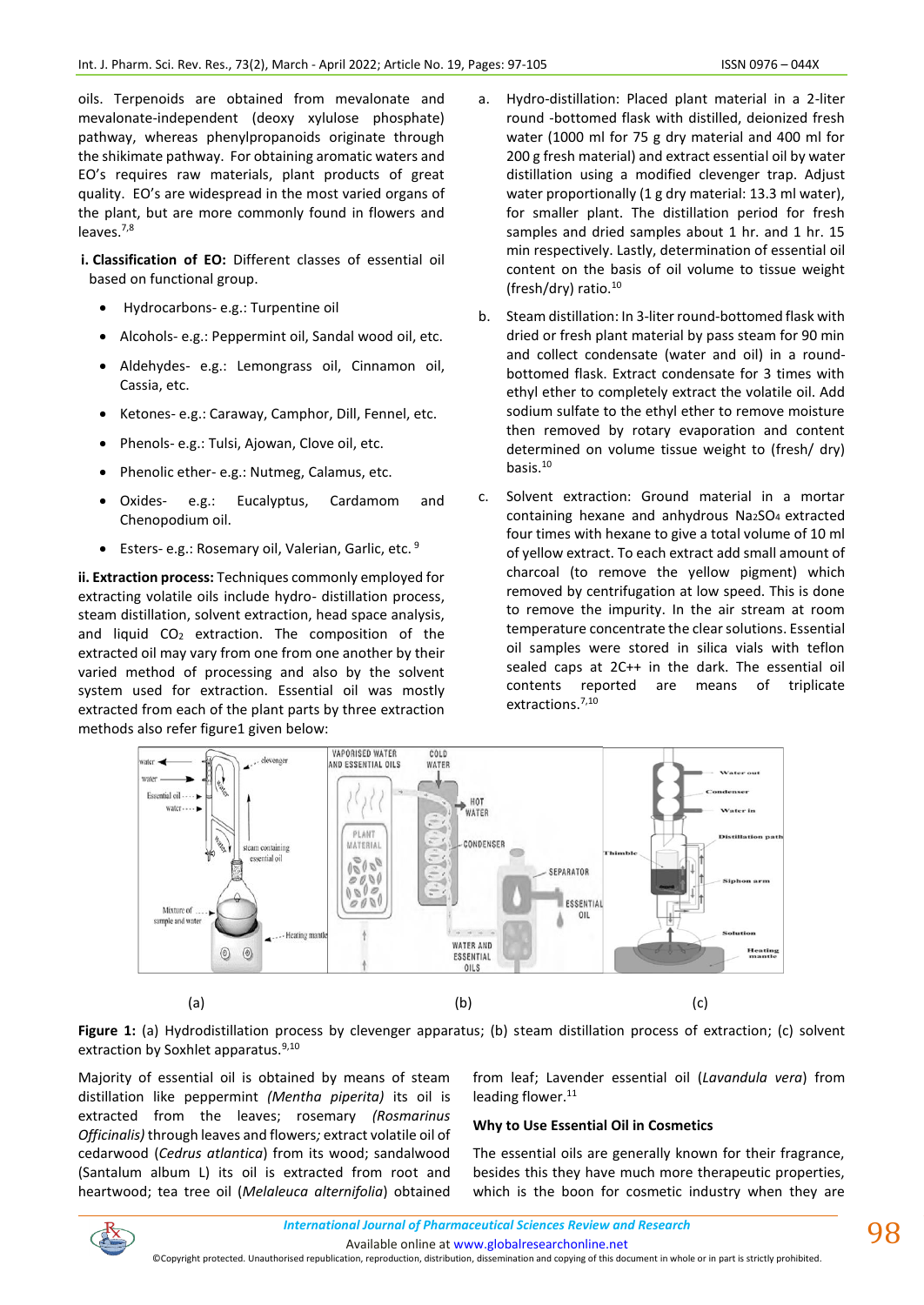incorporated in their cosmetic preparation. The mechanisms of action of EOs are dependent on their chemical composition and the location of one or more functional groups present in the compound. They are as follows:

- **i. Antimicrobial effect:** The solubility in water of essential oil constituents is directly related to their ability to penetrate in the cell walls of a bacteria or fungus. The antimicrobial activity of EO's is due to their solubility in the phospholipid bilayer of cell membranes. Terpenoids which are characterized by their ability have found to interfere with the enzymatic reactions of energy metabolism. The in vitro activity of oils carried out by an impedimetric method was also compared with their activity in cosmetic preparations. For example:
	- Lavender oil: It is extracted from *Lavandula stoechas*  L which contains camphor, terpinen-4-ol, linalool, linalyl acetate, beta-ocimene and 1, 8-cineole. It shows good anti-microbial activities against most of the bacteria, filamentous fungi, and yeasts causing itching, redness (refer figure 2). The minimum inhibitory concentrations were found to be ranging from 0.16 to 11.90 mg/ml. It also soothes eczema, skin lightening, treat psoriasis, unclog pores and various hair care skin care property like kill head lice, scalp inflammation, prevent dryness promote new cell growth. This oil has been used in lotion, face creams, hair oil, body wash etc.<sup>12,13,14</sup>.



**Figure 2:** *Lavandula stoechas<sup>15</sup>*

Lemongrass EO (LGEO): Their extracted is done by steam distillation from the dried or fresh leaves of the plant *Cymbopogon citratus* belonging to the family of *Poaceae.* It mainly contains Citral α, Citral β, Nerol Geraniol (shows antimicrobial property) Citronellal, Terpinolene, Geranyl acetate, Myrecene and Terpinol. Additionally, this extraction of EO along with hydrosols or aromatic waters, which are used against inflammatory diseases, microbial infectious and also has natural astringent properties. These can help fight pimples and heal acne by acting as antimicrobial while also removing excess dead skin cells like black heads and white -heads. This is used in various face wash, scrubs and face mask etc.<sup>16</sup>

- **ii. Anti-inflammatory effect:** Skin inflammation is generally due to immune response, allergic reaction, and infection. This causes redness, rash, blistering, skin irritation, eczema, dermatitis, boils etc. They inhibit the release of inflammatory mediator's such as prostaglandin mostly PGE2 cause pain, leukotriene involves muscle contraction, histamine shows allergic reaction etc. For example:
	- Rosemary oil is obtained from Rosemary (*Rosmarinus officinalis* Linn.) belonging to the family of Lamiaceae is noted for its anti-inflammatory, stimulating, and analgesic properties. Its main ingredients, such as esters may help keep excess sebum at bay.

In fact, researchers noted that it can help with both greasy hair, dandruff, and may even stimulate hair growth. It is additive in skin care products meant to hydrate and balance dry or oily skin, eczema, reduce stretch mark and acne.<sup>15,16</sup>

• German chamomile oil: One of the most used EO in cosmetics. The blue chamomile essential oil is steam distillated from the flowers and flower heads of *Matricaria chamomilla* L. (Syn. *Chamomilla recutica*, *Matricaria recutica)* shown in figure3. It contains a high percentage of sesquiterpene with a low number of monoterpenes. Important components are β-farnesene, farnesol, α-bisabolol oxides A and B that are responsible for the antiinflammatory, spasmolytic and antiseptic properties of the oil.<sup>16</sup> The oil is also used external in skincreams, skin oils and as bath additives as it is known to be beneficial in the treatment of skin inflammation. It is also found in mouthwashes, toothpastes, decorative cosmetics and shampoos etc.<sup>17</sup>



**Figure 3: Matricaria chamomilla<sup>18</sup>** 

**iii. Anti-aging:** When a person begins to age, the collagen component and elastin fibers present in the skin deeper layer dermis start to break down, which results in the skin losing some of its elasticity. Ultraviolet [UV] radiation, which speeds the natural aging process, is the primary cause of early wrinkling. The intrinsic and extrinsic factors are responsible for aging of skin which implies to wrinkles, pigmentation, patchy, skin thinning etc. Intrinsic factor caused due to genetic mutation during metabolic processes by producing free radicals,



Available online a[t www.globalresearchonline.net](http://www.globalresearchonline.net/)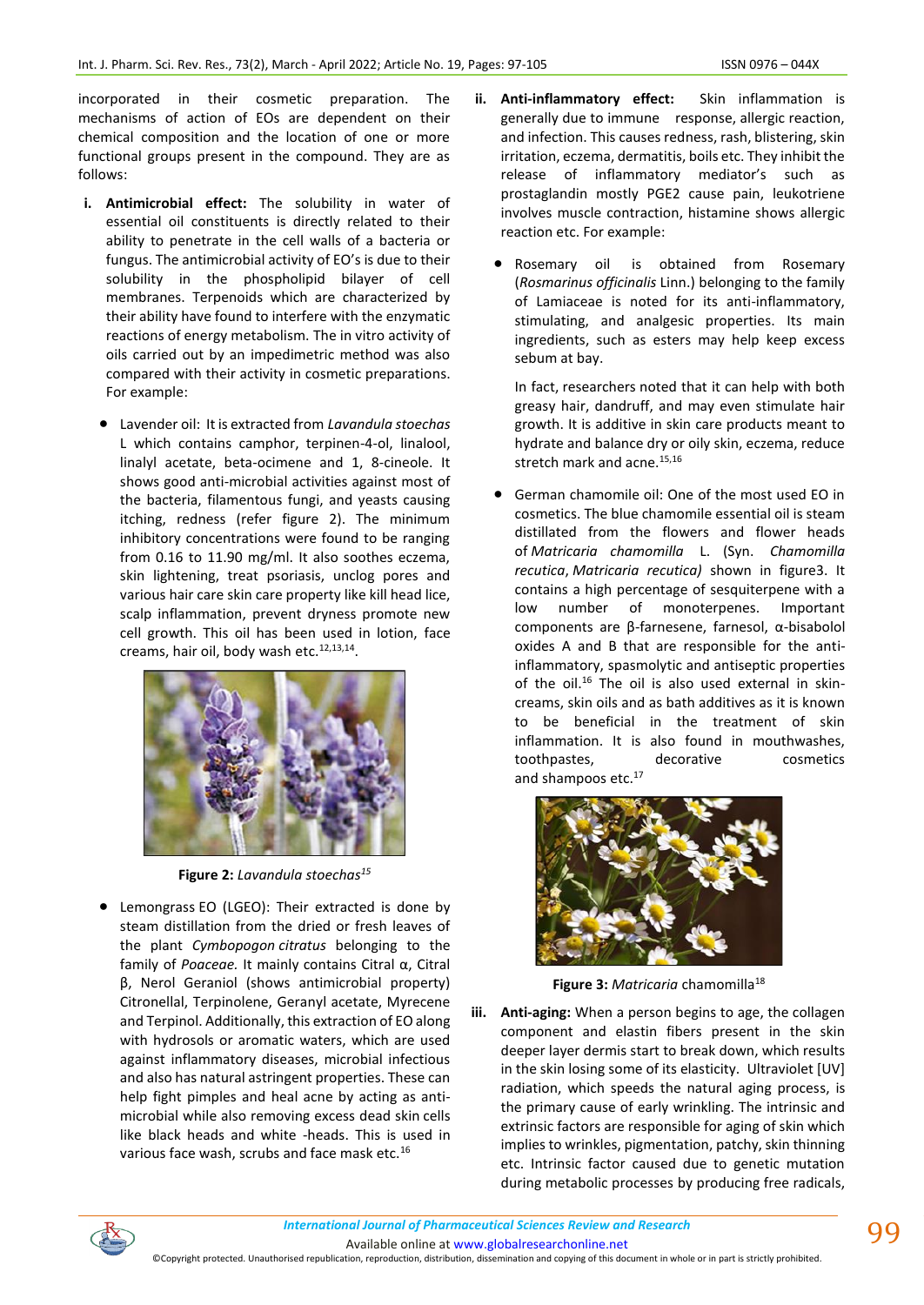whereas extrinsic factors involve sun exposure, air pollution, smoking, alcohol consumption, and poor nutrition*. 19,20 For example:*

- *Sandalwood oil:* The volatile oil extracted by steam distillation from *Santalum album L* derived from the roots and heartwood which is colorless to yellowish, the chief constituents of the oil is santalol (90% or more) a mixture of two primary sesquiterpene alcohols i.e., α-santalol dominant and β-santalol. The various studies have been carried out which demonstrate the presence of nitrous oxide scavenging activity and DPPH antioxidant activity. Anthocyanicpigment cyanidin-3-glucoside is found in S. album majorly show antioxidant and its nutritional importance. It also explains astringent properties for promoting the skin cycle shows that dead skin cells will be removed instead of building up. $21$  According to various researches, along with skin enhancement it also helps prolong hair growth. Thus, used in the production of various face cream, face masks, and other body lotions that may help to reduce blemishes on the skin. In hair products this volatile oil is added in hair oil, serums, and conditioners. They show very promising effect to treat various dermatological problems like acne, psoriasis, eczema, common warts.<sup>21,22</sup>
- Lemon oil: Lemon volatile oil belongs to [Citrus limon Linn. (C. limon)], family of Rutaceae includes terpenes, D-limonene, L-limonene [both mixture 90 %], 10 % of oxygenated bodies mainly the aldehyde citral, and traces of phellandrene, pinene, sesquiterpene are present. Their mechanism involves inhibitory activity of tyrosinase (melanin production) and the inhibition of Ldihydroxyphenylalanine (L-DOPA) oxidation for its depigmenting effect. The antioxidant activity of the flavonoids from *C. limon* dominantly contains vitamin C which prevents formation of free radicals and protects DNA from mutations, specialized in dermo-cosmetics. <sup>23,24</sup> Its constituents have antiseptic, astringent, antimicrobial, rejuvenates dull skin and detoxifying properties. Apart from this, antiinflammatory, antiviral, anti-bacterial, anti-obesity, anti-fungal, anti-allergic, flavoring properties also taken into its various effect. For all of these reasons it is used in formulations of shampoos, toothpaste, topical ointments, face mask, face wash, face scrub, body wash, bath soap etc. 23,25,26
- **iv.** *Aromatherapy:* EO's oils are potent and concentrated they shows their action on pressure points and rejuvenate. Cosmetics aromatherapy uses these essential oils for skin, body, face and hair cosmetic products. There are administered through different methods with small quantity like inhalation, massage or simple applications on the skin surface and hardly given internally, to relieve the stress, rejuvenate and regenerate the individual for a next day's work. $27,28$

When the EO's are directly utilized as a cosmetic, their mechanism of action involves integration of essential oils through inhalation into a biological signal of the receptor cells in the nasal mucosa. These signals are transmitted from the nasal mucosa through olfactory nerve [CN1] to the limbic and hypothalamus parts of the brain via olfactory bulb located in forebrain. These signals cause brain to release neurotransmitter like serotonin, dopamine noradrenalin, etc. These monoamines release helps to relief stress, anxiety during labor pain, depression, cause mood elevating and refreshing. When it is loaded in cosmetic products offers various effects like cleansing, moisturizing, drying and toning.  $23,29$  For example:

• Geranium EO: Geranium (*Pelargonium* graveolens L' Herit) belongs to the family of Geraniaceae contains eugenol, geranic, citronellol, geraniol, linalol (linalool), citronellyl formate, citral, myrtenol, terpineol, methone and sabinene.<sup>15</sup> (refer figure 4) Along with its use in aromatherapy, it is the best natural perfume, mostly used in soaps and detergents because of unique feature, doesn't affect with alkalinity of soaps. It is used in rash, dermatitis, eczema, aging skin, some fungal infections, anti-bacterial along with anxiety, sedative, nervine tonic.<sup>24</sup>



**Figure 4:** *Pelargonium* graveolens L 15

- Clary sage (*Salvia* sclarea Linn.) belongs to the family of Lamiaceae which contains chemical constituents mainly linalool, linalyl acetate, alpha-terpineol, germacrene D, and geranyl. Purple tinted large hairy green leaves are the key source of essential oil in clary sage used frequently. It helps in controlling the sebum production, hence can be used for both dry and oily skin, along with acne, wrinkles and for controlling cellulite.<sup>24</sup>It have balancing property which stabilizes the production of natural oil in the body where as it is rich in antioxidant content tones, tightens, and strengthens the skin and muscles while fortifying hair to reduce hair loss. 30
- **v. Anti-hair fall:** Hair loss is a distressing condition as a thinning of the scalp that is associated with a multitude of natural, medical, or nutritional conditions. The key mechanism is the stimulation of epidermal stem cells in the hair follicle bulge and shifting the follicles into another phase which promotes hair growth as well as prevents hair loss. By using essential oil, the scalp thickness is increased along with number of hair

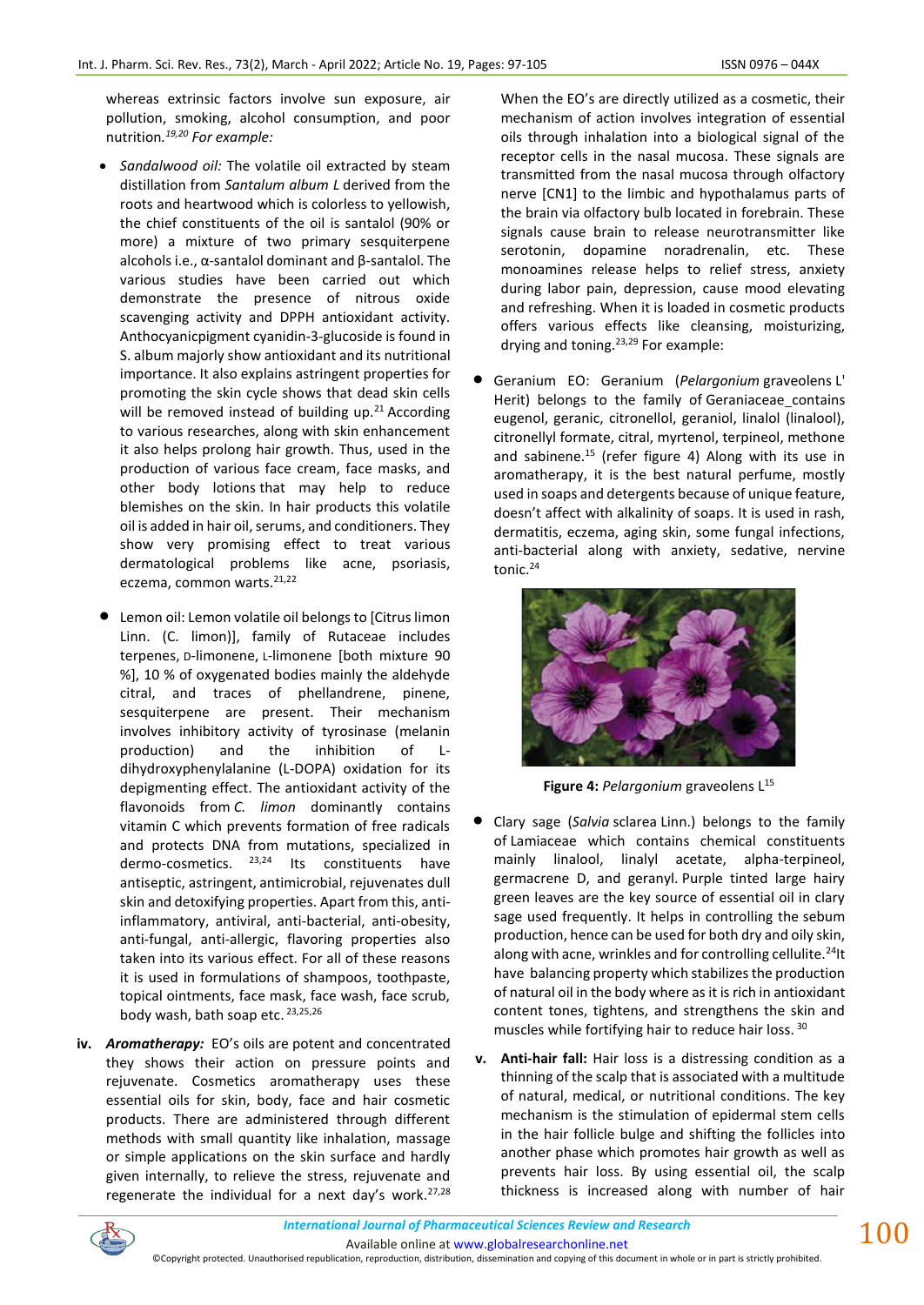follicles. It promotes rapid growth stage of hair in body. Sometimes they show effect by dilating the vessels beneath the skin which improves the blood circulation.<sup>31</sup> For example:

- Peppermint oil [PEO]: The leaves of *Mentha piperita* is used to extract peppermint oil belonging to family Lamiaceae. Its oil constituents include carvacrol, menthol, carvone, methyl acetate, limonene and menthone.<sup>24</sup>A systemic study shows that a peppermint oil solution promotes hair growth. A study in *[Microvascular Research](http://www.sciencedirect.com/science/article/pii/S0026286216300401?via%3Dihub)* found that a 4% menthol solution caused blood vessels to widen, which increases blood flow, this indirectly govern prevention of hair  $loss.<sup>32</sup>$  It acts as a moisturizer keep the scalp hydrated, heal itchy scalp, tame fizzy hair. PEO is used in shampoos, conditioner, hair oil, hair serum, cleansers, bath products, makeup, and lotions.
- Cedarwood oil: Cedarwood essential oil is obtained from the wood of cedar tree (*Cedrus atlantica*) shown in figure 5. They mainly contain cedrol and β-cedrene compounds found in cedar wood oil. It possesses antiseptic property that promote a clean healthy scalp. They are greatly used in eczema as there is evidence that relieves such irritated skin conditions. Oil promotes hair growth even in patients with various forms of alopecia. It boosts microcirculation in the scalp as well as the hair. Hence, it is the best essential oil for scalp problems like, scalp itching, scalp infections dandruff, hair fall and other hair problems. 34,35,36



**Figure 5:** *Cedrus atlantica<sup>33</sup>*

## **How to Select Right Essential Oil**

Tremendous essential oil available in the market, but to make a right choice some of the important aspects should be kept in mind. As per its use in cosmetic preparation their therapeutic properties can be utilized. The EO quality can be determined from:

**a. Plant source:** Plant species can vary depending on several factors like the time of harvest, the location of the crop grown, the part of the plant (such as leaves, flowers, seeds etc.), production and processing or extraction method like cold pressing, distillation, critical CO<sup>2</sup> extraction along with different solvent used. As essential oil is good source of several bio active compounds so the raw plant condition should be known to get high quality of volatile oil.

- **b. Purity of oil:** The concentration of the oil defines the purity. On the label it should be written with 100% purity. This ensures the absence of adulteration. Only the pure essential oil without any adulteration shows the required effect. The storage condition affects the purity of the volatile oil. It can be identified by various qualitative and quantitative test.
- **c. Storage condition:** EO's should be stored in dark color, tightly closed container. Should be kept away from sunlight in cool place. This prevents volatilization and oxidation of EO. The shelf life of volatile oil is 2-3 years. Due to various environmental condition the chemical constituent of EO can be changed. Thus, special emphasis is given on the storage condition. The ideal storage condition is about 30-40 degree Celsius. Refrigeration is ideal for its storage with proper care.
- **d. Packaging and handling:** The improper handling may cause breakage or cracks results in evaporation of essential oil. The degradation of volatile oil by physical or chemical means like heat, light or oxygen may reduce its efficacy and results into impurity. Thus, the packaging should be done accordingly. The glass or aluminum container should be used for pure essential oil. As pure volatile oil is very potent, they should be handled with care. While using to inhale the diffuser or humidifier should be used.<sup>7</sup>

### **How to Use Essential Oil**

Before using any essential oil on the body, skin test or patch test should be carried out by applying small amount (2-3 drops) of essential oil on skin and observe if any redness or any changes in the applied area appear.<sup>37</sup>

- **a. For skin care**: While applying the EO directly on the skin for its various effect like toning, cleansing, skin brightening, healing etc., the patch test should be done first and the directions given on the label for dilutions should be followed. There are some EO that may show the allergy and phototoxicity. The phototoxic essential oil like citrus that can cause any skin reaction or chemical burns. Thus, they should be used in concentration not more than 0.5% on skin exposed to sunlight. It also depends on the type of extraction process incorporated.<sup>7</sup>
- **b. For hair care**: To use essential oil on the scalp or hairs few drops are added as they are highly absorbed on the surface and may cause irritation because,they are concentrated. Due to this reason the concentrated essential oil are mixed with the carrier oil. The carrier oil is the oil which is use at greater extent than the essential oil to dilute the potent EO.This dilution quantities are given in the below table no 1. Few drops of essential oil added in the carrier oil. Apply it on the scalp or take a massage.Leave it for atleast 12 hrs and then wash. The carrier oil include coconut oil, olive oil, shea oil, almond oil etc. also use to moisturize the dry skin.<sup>7,34</sup>



Available online a[t www.globalresearchonline.net](http://www.globalresearchonline.net/)

©Copyright protected. Unauthorised republication, reproduction, distribution, dissemination and copying of this document in whole or in part is strictly prohibited.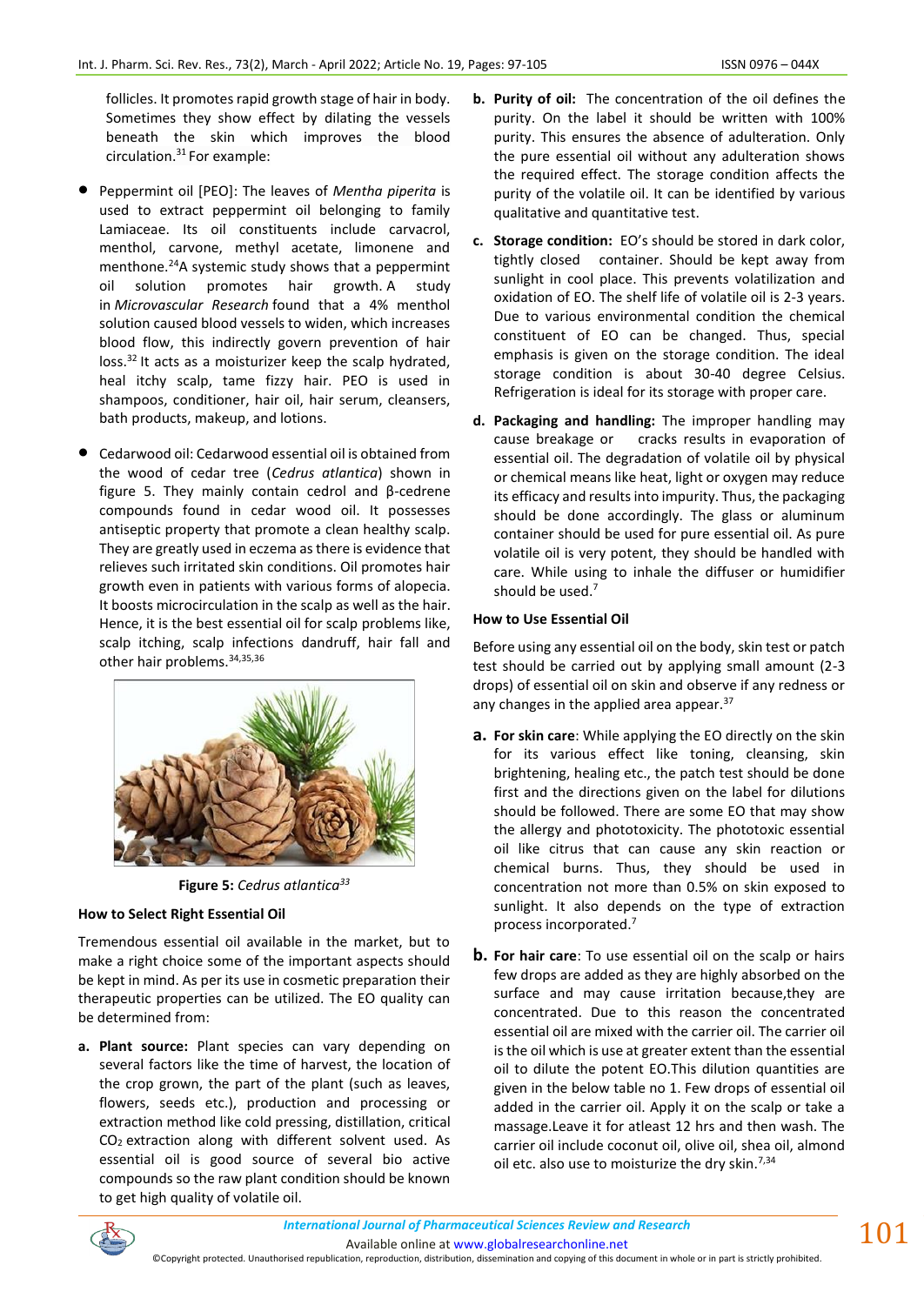For example, using 30ml of coconut oil as base carrier oil for an adult the dilution rate can be 2 to 2.5%. At the intersection the number 15 displayed as # of essential oil drops required to obtain 2.5% dilution.

| <b>Carrier</b>   | 1%            | 2%         | 2.5%       | 5%         | 10%          | 20% |
|------------------|---------------|------------|------------|------------|--------------|-----|
|                  | #<br>drops    | #<br>drops | #<br>drops | #<br>drops | mL           | mL  |
| 5 <sub>mL</sub>  | 1             | 2          | 3          | 5          | 5            | 1   |
| 10mL             | $\mathcal{P}$ | 4          | 5          | 10         | $\mathbf{1}$ | 2   |
| 30 <sub>mL</sub> | 6             | 12         | 15         | 30         | 3            | 6   |
| 50 <sub>mL</sub> | 10            | 20         | 25         | 50         | 5            | 10  |
| 100mL            | 20            | 40         | 50         | 100        | 10           | 20  |

Table 1: Dilution of essential oil with carrier oil.<sup>38</sup>

**c. For aromatherapy**: There are various method to make use of essential oil in this therapy- massage, inhalation, direct application on the skin and rarely ingest internally with some changes in their dilution range shown in table no.2. The inhalation therapy, it is best use to reduce anxiety, depression symptoms, menstrual pain etc. For the massage therapy, it is mixed with the carrier oil and at some instance, it can be directly incorporate with the lotion, cream, shampoo and in the bathtub with in aromatherapy.<sup>39</sup>

Table 2: Dilution range of essential oil use water.<sup>27</sup>

| <b>Use</b>               | <b>Dilution Range %</b> |
|--------------------------|-------------------------|
| <b>Facial Cosmetics</b>  | $0.2 - 5$               |
| <b>Body Massage</b>      | $1.5 - 3$               |
| Bath & body products     | $1 - 4$                 |
| <b>Specific Problems</b> | $4 - 10$                |
| Pain, Wounds             | $5 - 20$                |

## **Safety Profile of Essential Oil**

Usually EO's are safe, but sometimes it shows minimum adverse effect. The vast majority of common essential oils have been well tried, tested and safety issues have been determined. Some essential oils likely to cause adverse reactions are very few than others. <sup>4</sup>When the EO's are used in aromatherapy, massage, direct contact with the skin or mucous membrane causes dermatological problems like redness, irritation, itching, allergy, sensitization etc. Factors that cause adverse reaction are as follows: Adulteration of essential oil, error in dilution with carrier oil, presence of allergen, environmental factors (sunlight, oxygen), default in packaging, skin integrity, anatomical site of exposure, method of application, presence of aldehyde or ketone, age of subject. The most dermatological adverse reaction that occur are irritation, skin sensitization and photosensitization.

- **i. Skin irritation**: The general pathology of irritancy includes skin barrier disruption, induction of a cytokine cascade and also the involvement of oxidative stress network. When the first time an essential oil is used, skin barrier disruption is the primary irritation (contact dermatitis) occurs rapidly cause red wheal or burn. It likely to occur when essential oils contain large amounts of compounds like phenol, phenolic ether, aromatic aldehyde, carvacrol and thymol (oregano, savory or thyme). 40,41
- **ii. Skin sensitization**: It occurs on first exposure to an essential oil shows slight (or absent) effect on the skin like big red rash or pigmentation. Because of adaptive immune system to certain chemical substances called sensitizers or haptens.

This subsequent exposure of the same compound /compounds will produce a severe inflammatory reaction caused by T-lymphocyte. It is caused due to presence of certain functional groups present in the compound such as benzyl alcohol, cinnamyl alcohol, citral, eugenol, hydroxycitronellal, isoeugenol, benzyl salicylate, cinnamaldehyde, coumarin, geraniol, anisyl alcohol, benzyl cinnamate, farnesol, linalool, benzyl benzoate, citronellol, or limonene.<sup>41</sup>

**iii. Photosensitization**: When an essential oil is applied to the skin in the presence of sunlight or ultraviolet A (UVA) light there occur a reaction with phototoxin present in EO. The interaction with the light may be either phototoxic (lead to photo carcinogenesis) or photoallergic (immune-mediated skin reaction) can cause pigmentation, blistering, to severe full-thickness burns.24,41 It mainly occurs due to furanocoumarins found in citrus peel oils (C*.bergamia, C.aurantium, C.limon, C.aurantifolia*) although in cumin (*Cuminum cyminum*) parsley leaf (*Petroselinum crispum*), and marigold (*Tagetes minuta*) essential oils.40,42

Most essential oils testing can be achieved safely by the formulation of 2% to 5% oil concentrations in petrolatum. To increase the safety level of EO ISO/TC 54 emphasizes global trade in essential oils, thus focusing on improving the quality and protecting the health of consumers who buy products containing essential oils. 4

## **Market Value of Essential Oil in Cosmetic Formulation**

It is difficult to determine the demand of essential oil due to lack of data and information. The essential oil used in various industries like food and beverages 35%, fragrances, cosmetics and aromatherapy 29 %, household 16 % and pharmaceutical 15%. There is tremendous demand of natural and organic products, in order to keep an eye among the various health issues and volatile oil is gaining more interest. The use of cosmetic by humans are reaching their heights in which the essential oil is key ingredient. Thus, the sale of essential oil is an indication of developments in the market as it is at very high rate. The data shows that between 2012 and 2016, global sales of



Available online a[t www.globalresearchonline.net](http://www.globalresearchonline.net/) ©Copyright protected. Unauthorised republication, reproduction, distribution, dissemination and copying of this document in whole or in part is strictly prohibited.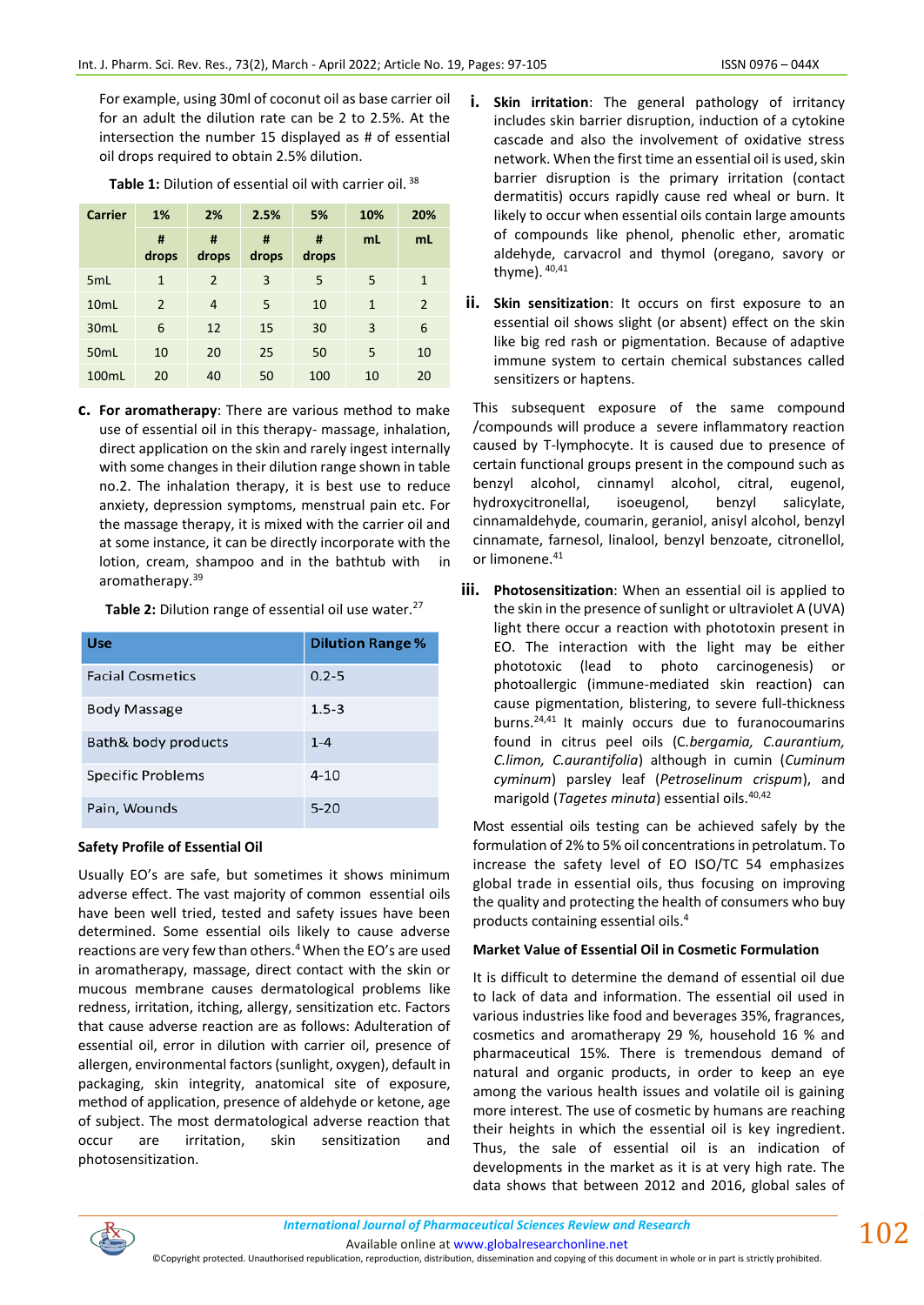essential oil manufacturers increased by 7% to €25B. The sales of essential oils depend on consumer education—the more understanding on how and why to use essential oils, the greater its demand and sales grow. Aromatherapy is a prime example of rising market sales.<sup>43</sup>

• **World trade of essential oil:** Today, the key market players of essential oils are: Young Living (U.S.), Sydney Essential Oils (Australia), Biolandes (France), dōTERRA (U.S.) and Farotti SRL (Italy). Their market size was valued at \$8,008.6 million in 2018 and is much expected to grow at a CAGR of 8.7% to reach more than \$15,618.8 million in 2026 (refer figure 6). EO are extremely popular in Europe. It has maximum market share in the world more than 40% of the market. This is attracting more towards the production of essential oil. For easy availability of raw material and cheap labor force, the Asian pacific India has excellent potential as it has 20 archeological regions capable of growing aromatic plant and produces 7500 - 8000 tonnes of natural essential oil naturally which plays greater role. (in billion)<sup>45</sup>



**Figure 6:** EO's market size through 2017-2021 world market.<sup>44</sup>

• **Market Research Future (MRFR) Analysis and Reports:** It presents information about the Global Essential Oil Market. In report, Market Research Future has focused on the current market scenario which includes market segmentation, market dynamics and competitive landscape along with company profiles. The report reflects clear format of current market scenario which includes past and estimated future market size in terms of value and volume, technological advancement, macro economical and governing factors in the market. Top key players in the industry use this report which provides detail information and strategies. The report also gives a broad study of different market segments and regions.46,47

#### **CONCLUSION**

There is various essential oil that human pursue in their daily life but unknown of their distinct qualities. Here, the review article showing the better using aspects of essential oil in cosmetic product. Thus, mystery of its diversity is somehow coming across towards the world. There features define the new approach to redesign the cosmetic formulation. As there is a use of essential oil in various sector, their demand in global market is increasing day- by –day. Not only for its fragrance but their other abilities also now taken into consideration in cosmetic industry. As above data gives more detailed information about the global market rate of essential oil along with their importance in cosmetic industry and devastating role in other industries. The market size of essential oil is expanding on daily basis, same as that of its various use.

In taking view of researchers, they can find more beneficiary compounds of essential oil and can correlate with their application in different cosmetic product. For the entrepreneur, the increasing market world of essential oil with low risk and more profit have taken their attention. The extraction, production and processing of essential oil is quite easy and doesn't need much more investment as compared to others. There are various essential oil that human pursue in their daily life but unknown of their distinct qualities. Here, the review article showing the better using aspects of essential oil in cosmetic product. Thus, mystery of its diversity are somehow coming across towards the world. There features define the new approach to redesign the cosmetic formulation.

#### **REFERENCES**

- 1. https://www.healthline.com/nutrition/what-areessential-oils#what-they-are
- 2. https://www.sciencedirect.com/topics/materialsscience/cosmetics
- 3. https://www.ecco-verde.com/info/beautyblog/essential-oils-for-homemade-cosmetics
- 4. https://journals.sagepub.com/doi/pdf/10.1177/19345 78X1801301038
- 5. Wells R, Truong F, Adal AM, Sarker LS, Mahmoud SS. Lavandula essential oils: a current review of applications in medicinal, food, and cosmetic industries of lavender. Natural Product Communications. 2018 Oct;13(10):1934578X1801301038.
- 6. Jahan S, Chowdhury SF, Mitu SA, Shahriar M, Bhuiyan MA. GENOMIC DNA EXTRACTION METHODS: A COMPARATIVE CASE STUDY WITH GRAM-NEGATIVE ORGANISMS. Banat's Journal of Biotechnology. 2015 Jan 1;6(11):51-59.
- 7. [https://openaccesspub.org/jbbs/article/940#:~:text=O](https://openaccesspub.org/jbbs/article/940#:~:text=Oils%20are%20extracted%20from%20the,their%20proportions%20in%20different%20concentrations) [ils%20are%20extractedfrom%20the,their%20proporti](https://openaccesspub.org/jbbs/article/940#:~:text=Oils%20are%20extracted%20from%20the,their%20proportions%20in%20different%20concentrations) [ons%20in%20different%20concentrations.](https://openaccesspub.org/jbbs/article/940#:~:text=Oils%20are%20extracted%20from%20the,their%20proportions%20in%20different%20concentrations)
- 8. Ayadi Hassan S, Soleimani T. Improvement of artemisinin production by different biotic elicitors in Artemisia annua by elicitation–infiltration method. Banat's Journal of Biotechnology. 2016 May 20.
- 9. Anil Pethe, Darshan R Telange. Analytical studies on some of the essential oils. Publisher: Lambert Academic Publisher, Germany. July 2019.
- 10. Charles DJ, Simon JE. Comparison of extraction methods for the rapid determination of essential oil

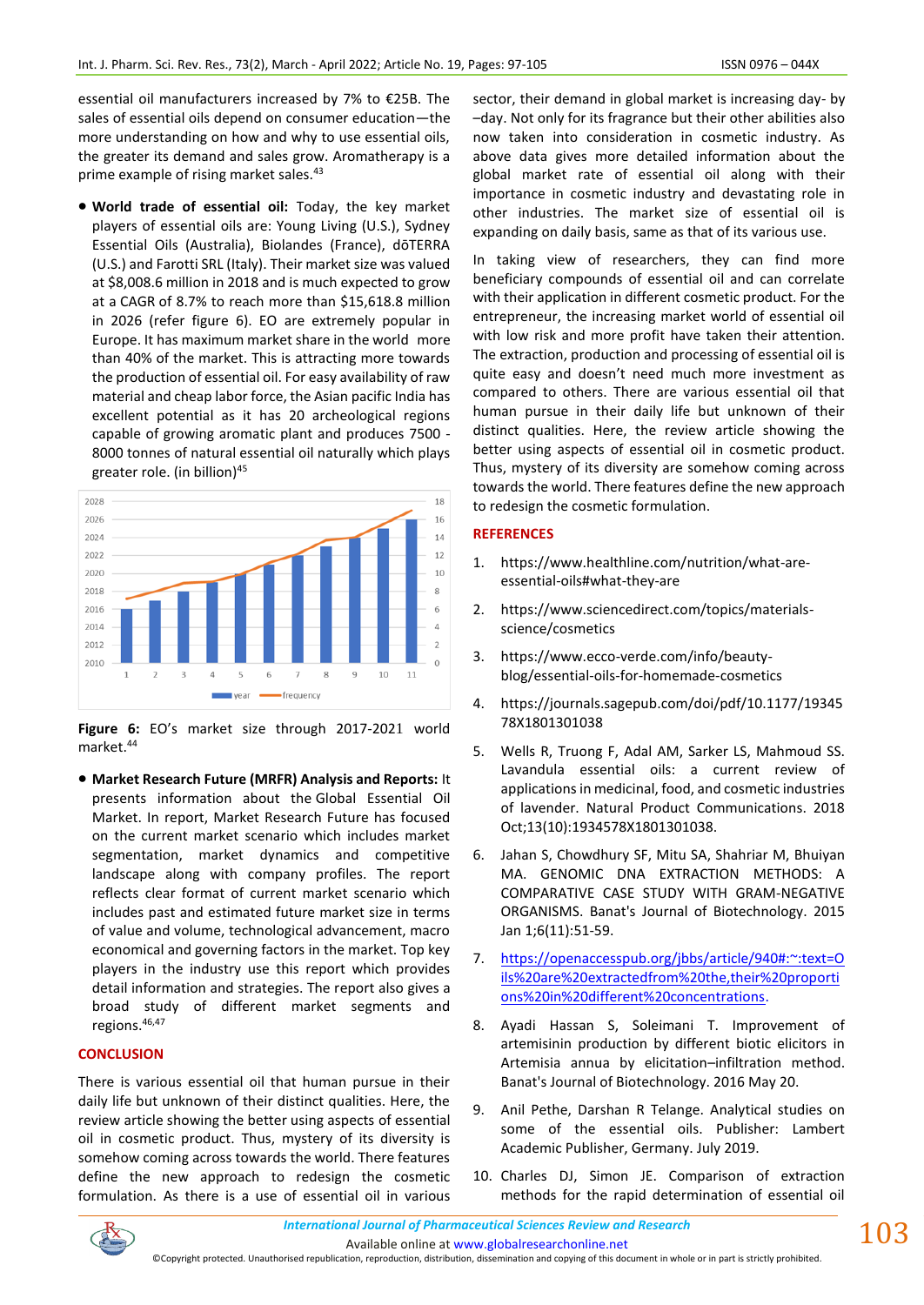content and composition of basil. Journal of the American Society for Horticultural Science. 1990 May 1;115(3):458-62.

- 11. Ozdemir E, Gozel U. Nematicidal activities of essential oils against Meloidogyne incognita on tomato plant. Fresenius Environmental Bulletin. 2018 Jan 1;27(6):4511-7.
- 12. Benabdelkader T, Zitouni A, Guitton Y, Jullien F, Maitre D, Casabianca H, Legendre L, Kameli A. Essential oils from wild populations of Algerian Lavandula stoechas L.: composition, chemical variability, and in vitro biological properties. Chemistry & biodiversity. 2011 May;8(5):937-53.
- 13. Végh A, Bencsik T, Molnár P, Böszörményi A, Lemberkovics É, Kovács K, Kocsis B, Horváth G. Composition and antipseudomonal effect of essential oils isolated from different lavender species. Natural product communications. 2012 Oct;7(10):1934578X1200701039.
- 14.de Groot AC, Schmidt E. Essential oils, part III: chemical composition. Dermatitis. 2016 Jul 1;27(4):161-9.
- 15. Ali B, Al-Wabel NA, Shams S, Ahamad A, Khan SA, Anwar F. Essential oils used in aromatherapy: A systemic review. Asian Pacific Journal of Tropical Biomedicine. 2015 Aug 1;5(8):601-11.
- 16. https://www.healthline.com/health/essential-oils-forskin#sensitive-skin.
- 17. Sarkic A, Stappen I. Essential oils and their single compounds in cosmetics—A critical review. Cosmetics. 2018 Mar;5(1):11.
- 18. https://www.practicalhealthandwellnesssolutions.co m/chamomile-tea-benefits-health-matricariachamomilla/
- 19. https://www.mayoclinic.org/diseasesconditions/wrinkles/symptoms-causes/syc-20354927
- 20. https://www.dermovia.com/blogs/news/the-bestanti-aging-essential-oils
- 21. Dulal SR, Taher MA, Sheikh H. Sandalwood Oil Can Be a Miraculous Tackle on Skin Aging, Skin Appearance and Wrinkle Skin-A Review. WJPMR. 2019;5(1):51-5
- 22. Baratta MT, Dorman HD, Deans SG, Biondi DM, Ruberto G. Chemical composition, antimicrobial and antioxidative activity of laurel, sage, rosemary, oregano and coriander essential oils. Journal of Essential Oil Research. 1998 Nov 1;10(6):618-27
- 23. Hsouna AB, Halima NB, Smaoui S, Hamdi N. Citrus lemon essential oil: Chemical composition, antioxidant and antimicrobial activities with its preservative effect against Listeria monocytogenes inoculated in minced beef meat. Lipids in health and disease. 2017 Dec;16(1):1-1.
- 24. Trambert R, Kowalski MO, Wu B, Mehta N, Friedman P. A randomized controlled trial provides evidence to support aromatherapy to minimize anxiety in women undergoing breast biopsy. Worldviews on Evidence‐ Based Nursing. 2017 Oct;14(5):394-402.
- 25. Klimek-Szczykutowicz M, Szopa A, Ekiert H. Citrus limon (Lemon) phenomenon—a review of the chemistry, pharmacological properties, applications in the modern pharmaceutical, food, and cosmetics industries, and biotechnological studies. Plants. 2020 Jan;9(1):119.
- 26. Tisserand R, Young R. Essential oil safety-e-book: A guide for health care professionals. Elsevier Health Sciences; 2013 Dec 2.
- 27. Siddique S. Essential oils and cos-metic aromatherapy. Trichol Cosme-tol Open J. 2017;1(1):e7-8.
- 28. Aćimović M. Essential Oils: Inhalation Aromatherapy– A Comprehensive Review. Journal of Agronomy, Technology and Engineering Management. 2021;4(2):547-57.
- 29. Alok K, Rakesh T, Sushil K. Aromatherapy-an alternative health care through essential oils. Journal of Medicinal and Aromatic Plant Sciences. 2000;22(1B):798-804.
- 30. Moy RL, Levenson C. Sandalwood album oil as a botanical therapeutic in dermatology. The Journal of clinical and aesthetic dermatology. 2017 Oct;10(10):34.
- 31. https://www.newdirectionsaromatics.com/blog/prod ucts/all-about-clary-sageoil.html#:~:text=balance%20of%20hormones.- ,Used%20cosmetically%20or%20topically%20in%20ge neral%2C%20Clary%20Sage%20Essential%20Oil,sebu m%20to%20prevent%20acne%20breakouts
- 32. Oh JY, Park MA, Kim YC. Peppermint oil promotes hair growth without toxic signs. Toxicological research. 2014 Dec;30(4):297-304.
- 33. https://upnature.com/blogs/news/21-miraculoususes-for-cedarwood-essential-oil
- 34. https://www.medicalnewstoday.com/articles/31939 7
- 35. Zhitnik S. Top 5 Essential Oils That Are Perfect for Hair Growth and Loss And How to Use Them.
- 36. Saini P. 10 Best Essential Oils for Hair Growth. Skin. 2018 May 25.
- 37. https://www.allure.com/story/essential-oils-guide
- 38. Roh HS, Lim EG, Kim J, Park CG. Acaricidal and oviposition deterring effects of santalol identified in sandalwood oil against two-spotted spider mite, Tetranychus urticae Koch (Acari: Tetranychidae). Journal of Pest Science. 2011 Dec;84(4):495-501.



Available online a[t www.globalresearchonline.net](http://www.globalresearchonline.net/)

©Copyright protected. Unauthorised republication, reproduction, distribution, dissemination and copying of this document in whole or in part is strictly prohibited.